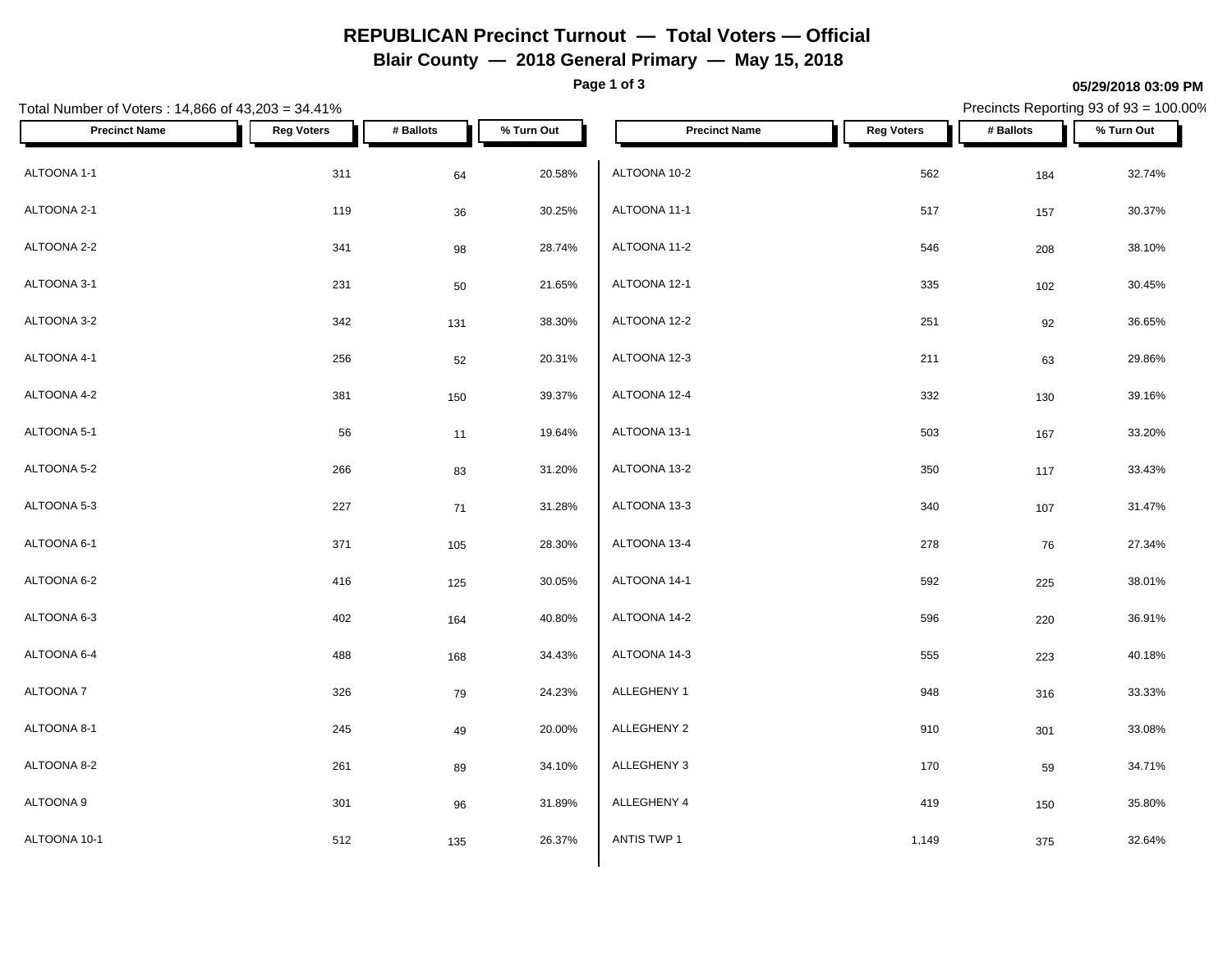# **REPUBLICAN Precinct Turnout — Total Voters — Official**

**Blair County — 2018 General Primary — May 15, 2018**

**Page 2 of 3**

#### **05/29/2018 03:09 PM**

Precincts Reporting 93 of 93 = 100.00%

| Total Number of Voters: 14,866 of 43,203 = 34.41% |                   |           |            | Precincts Reporting 93 of 93 = 100.00% |                   |           |            |
|---------------------------------------------------|-------------------|-----------|------------|----------------------------------------|-------------------|-----------|------------|
| <b>Precinct Name</b>                              | <b>Reg Voters</b> | # Ballots | % Turn Out | <b>Precinct Name</b>                   | <b>Reg Voters</b> | # Ballots | % Turn Out |
| ANTIS TWP 2                                       | 717               | 206       | 28.73%     | HOLLIDAYSBURG 2                        | 267               | 111       | 41.57%     |
| ANTIS TWP 3                                       | 855               | 300       | 35.09%     | <b>HOLLIDAYSBURG 3</b>                 | 310               | 115       | 37.10%     |
| BELLWOOD BORO                                     | 641               | 192       | 29.95%     | HOLLIDAYSBURG 4                        | 351               | 155       | 44.16%     |
| <b>BLAIR TWP 1</b>                                | 694               | 282       | 40.63%     | HOLLIDAYSBURG 5                        | 310               | 135       | 43.55%     |
| <b>BLAIR TWP 2</b>                                | 749               | 242       | 32.31%     | HOLLIDAYSBURG 6                        | 293               | 118       | 40.27%     |
| <b>BLAIR TWP 3</b>                                | 210               | 188       | 89.52%     | <b>HOLLIDAYSBURG 7</b>                 | 313               | 132       | 42.17%     |
| <b>CATHARINE TWP</b>                              | 339               | 144       | 42.48%     | <b>HUSTON TWP</b>                      | 586               | 228       | 38.91%     |
| <b>DUNCANSVILLE</b>                               | 486               | 171       | 35.19%     | <b>JUNIATA TWP</b>                     | 486               | 155       | 31.89%     |
| FRANKSTOWN TWP1                                   | 782               | 309       | 39.51%     | LOGAN TWP 1                            | 756               | 264       | 34.92%     |
| FRANKSTOWN TWP2                                   | 701               | 285       | 40.66%     | LOGAN TWP 2                            | 893               | 352       | 39.42%     |
| <b>FRANKSTOWN TWP3</b>                            | 842               | 347       | 41.21%     | LOGAN TWP 3                            | 481               | 191       | 39.71%     |
| FRANKSTOWN TWP4                                   | 552               | 196       | 35.51%     | LOGAN TWP 4                            | 660               | 222       | 33.64%     |
| <b>FRANKSTOWN TWP5</b>                            | 782               | 289       | 36.96%     | LOGAN TWP 5                            | 679               | 248       | 36.52%     |
| FREEDOM TWP 1                                     | 439               | 163       | 37.13%     | LOGAN TWP 6                            | 857               | 260       | 30.34%     |
| FREEDOM TWP 2                                     | 854               | 253       | 29.63%     | LOGAN TWP 7                            | 300               | 122       | 40.67%     |
| <b>GREENFIELD TWP1</b>                            | 550               | 164       | 29.82%     | <b>MARTINSBURG 1</b>                   | 394               | 167       | 42.39%     |
| <b>GREENFIELD TWP2</b>                            | 72                | 26        | 36.11%     | MARTINSBURG 2                          | 483               | 196       | 40.58%     |
| <b>GREENFIELD TWP3</b>                            | 668               | 177       | 26.50%     | NEWRY BORO                             | 53                | 15        | 28.30%     |
| <b>HOLLIDAYSBURG 1</b>                            | 219               | 52        | 23.74%     | NORTH WOODBURY                         | 1,164             | 441       | 37.89%     |
|                                                   |                   |           |            |                                        |                   |           |            |